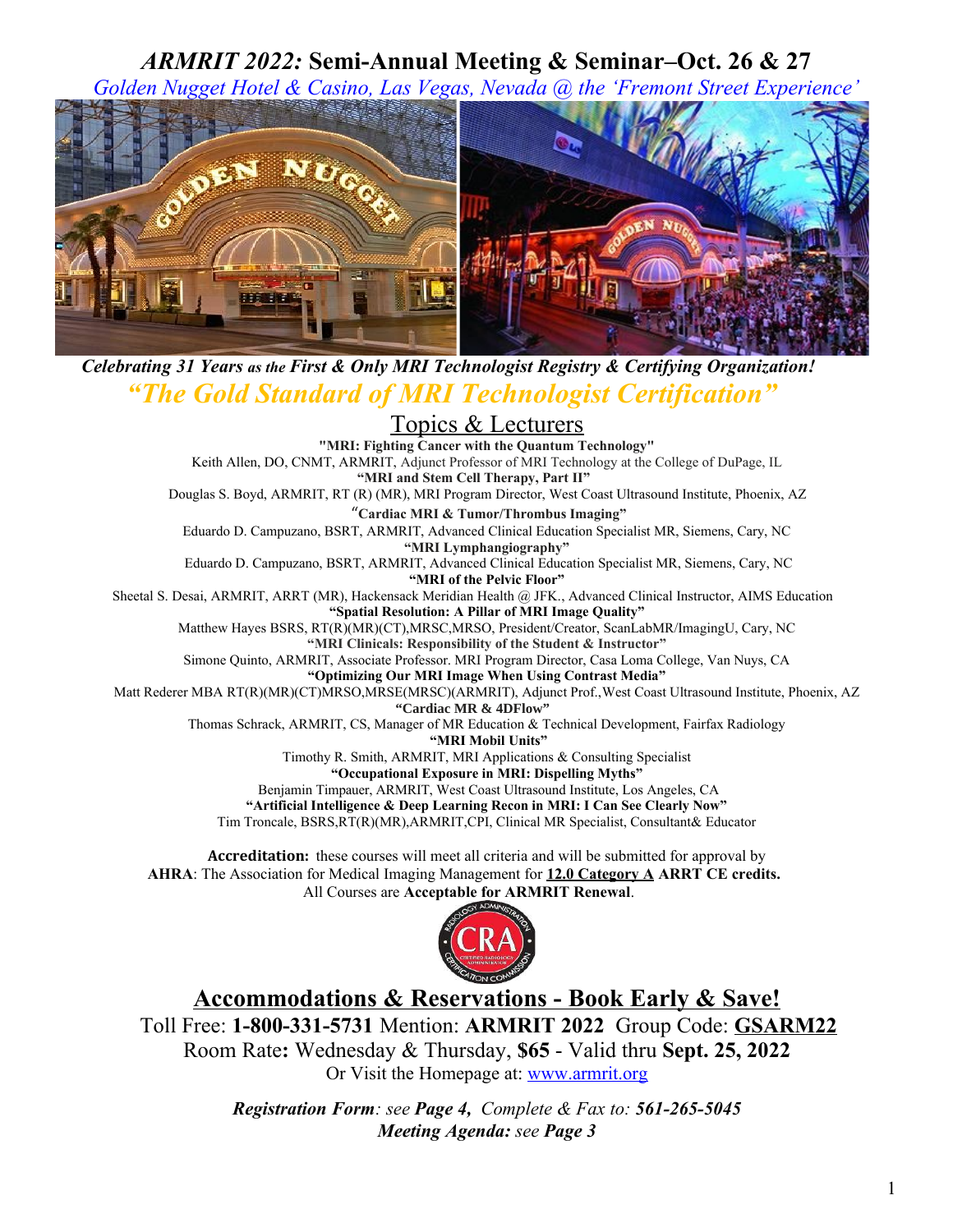*ARMRIT 2022:* **Semi-Annual Meeting & Seminar–Oct. 26 & 27**

*Golden Nugget Hotel & Casino, Las Vegas, Nevada @ the 'Fremont Street Experience'*

# **Gold Sponsor – ScanLabMR -** *scanlabmr.com*





*[www.medacademy.edu](http://www.medacademy.edu/)*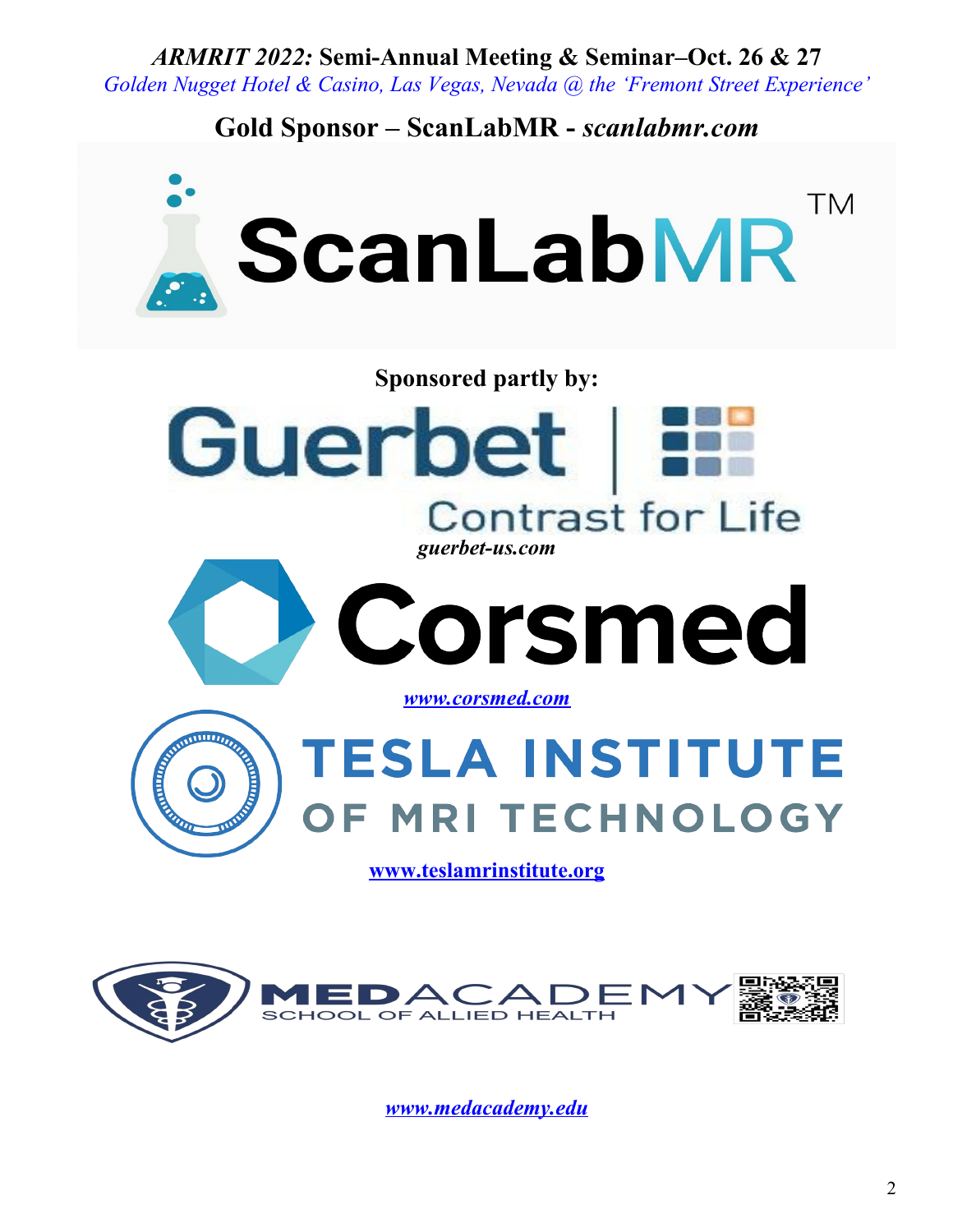**Sponsored partly by:**

**International Center for Postgraduate Medical Education** 

To earn CME Credit, visit www.icpme.us

**(***All ARMRIT Meeting Lectures are acceptable for ARMRIT Renewal)*

# *Meeting Agenda - ARMRIT 2022*

 **Wed. Oct. 26:** 7:00 – 8:30am Registration & Breakfast Provided 8:30 – 9:00am Opening Remarks: Welcome & Overview

**9:00am–12:00pm Lecture Series**

**"Occupational Exposure in MRI: Dispelling Myths"** Benjamin Timpauer, ARMRIT, West Coast Ultrasound Institute, Los Angeles, CA

"**Cardiac MRI & Tumor/Thrombus Imaging"**

Eduardo D. Campuzano, BSRT, ARMRIT, Advanced Clin. Educ. Spec. MR, Siemens, Cary, NC

**"MRI of the Pelvic Floor"**

Sheetal S. Desai, ARMRIT, ARRT (MR), Hackensack Meridian Health @ JFK.**,** Advanced Clinical Instructor, AIMS Education

#### **12:00pm–1:00pm Lunch Provided**

**1:00pm–4:00pm Lecture Series**

 **"MRI and Stem Cell Therapy, Part II"** Douglas S. Boyd, ARMRIT, RT (R) (MR), MRI Program Director, West Coast Ultrasound Institute, Phoenix, AZ

**"MR Lymphangiography"**

Eduardo D. Campuzano, BSRT, ARMRIT, Advanced Clin. Educ. Spec. MR, Siemens, Cary, NC

**"Cardiac MR & 4DFlow"**

Thomas Schrack, ARMRIT, CS, Manager of MR Education & Technical Development, Fairfax Radiology

**Thurs. Oct. 27: 7:00am–8:30am Breakfast Provided**

**9:00am–12:00pm Lecture Series**

**"Artificial Intelligence & Deep Learning Reconstruction in MR"** Tim Troncale, BSRS, R.T. (R) (MR), ARMRIT, CPI, Consultant, West Coast Ultrasound Institute, Ontario, CA **"MRI: Fighting Cancer with the Quantum Technology."** Keith Allen, DO, CNMT, ARMRIT, Adjunct Professor of MRI Technology at the College of DuPage, IL **"MRI Mobil Units"** Timothy R. Smith, ARMRIT, MRI Applications & Consulting Specialist

### **12:00pm–1:00pm Lunch Provided**

**1:00pm–3:55pm Lecture Series**

**"MRI Clinicals: Responsibility of the Student & Instructor"** Simone Quinto, ARMRIT, MRI Program Director, Casa Loma College, Van Nuys, CA **"Spatial Resolution: A Pillar of MRI Image Quality"** Matthew Hayes BSRS, RT(R)(MR)(CT),MRSC,MRSO, President/Creator, ScanLabMR/ImagingU, Cary, NC **"Optimizing Our MRI Image When Using Contrast Media"** Matt Rederer MBA RT(R)(MR)(CT)MRSO,MRSE(MRSC)(ARMRIT), Adjunct Professor,West Coast Ultrasound Institute, Phoenix, AZ

3:55pm - 4:00pm Closing Remarks

**Accreditation:** these courses will meet all criteria and will be submitted for approval by:  **AHRA**: The Association for Medical Imaging Management for **1 2.0 Category A ARRT CE credits.** All Courses are **Acceptable for ARMRIT Renewal**.